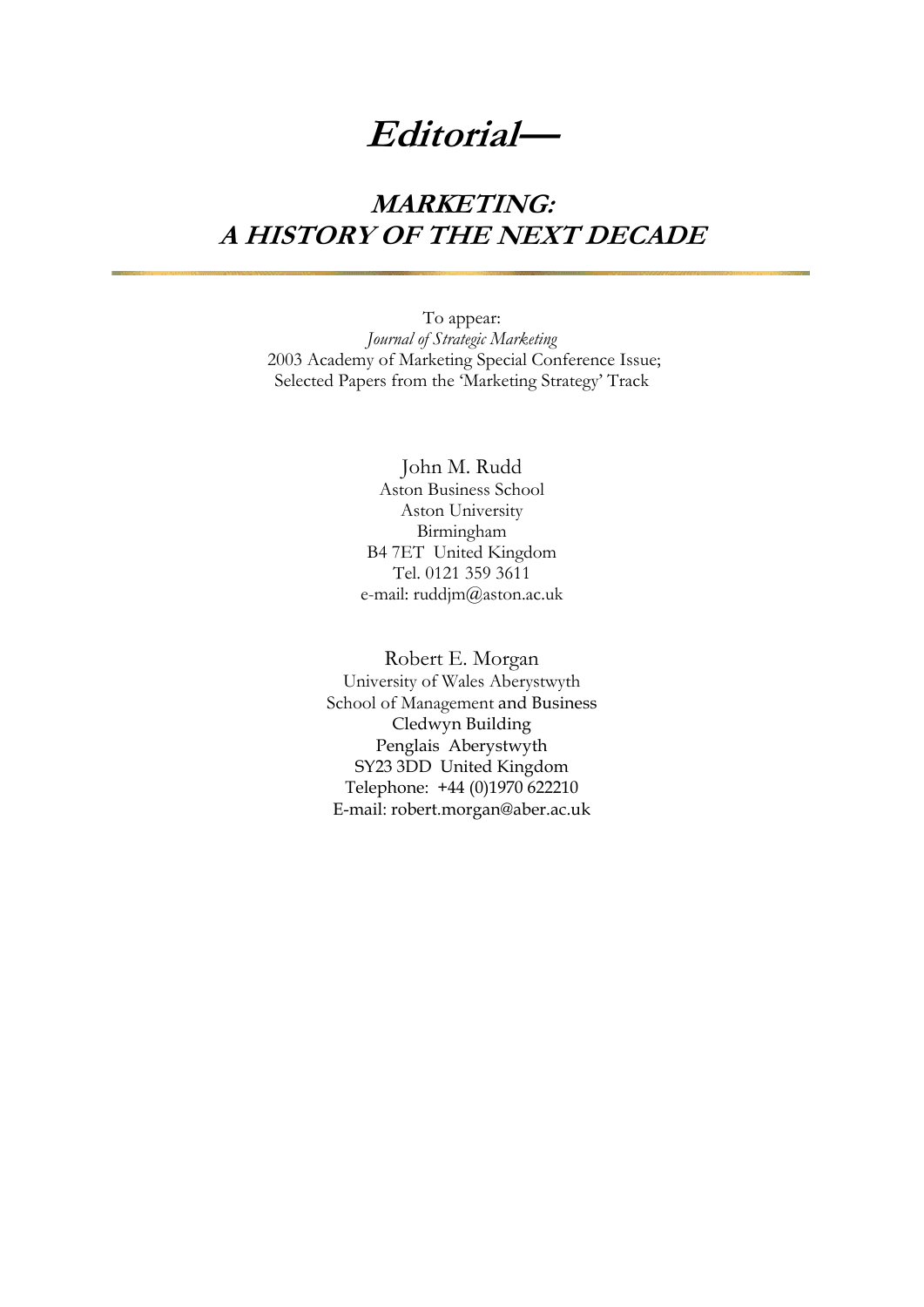### **Editorial**

### **MARKETING: A HISTORY OF THE NEXT DECADE**

The theme of the 2003 Academy of Marketing Conference, hosted by the Marketing Group at Aston Business School, Aston University, UK, was "Marketing; A history of the next decade". The conference sought to facilitate an examination of our discipline, a state of the nation, providing possible signposts and directions as to the dominant thinking in marketing over the next decade. Marketing as a discipline has undergone many changes and developments to the current state-of-the-art. Indeed many *histories of marketing* are cited in the literature, one in particular suggesting that the first incarnation of the practice of marketing proper was in 1631 a French newspaper which carried the first classified advertisements<sup>1</sup>.

The initial disciplinary developments in marketing were mainly descriptive and it was not until the 1940s that theoretical attention by researchers was given; especially the questioning of marketing scientific integrity by Alderson and Cox (1948) and Bartels (1951). Marketing was slow to capitalise on initial developments and, in 1964, Halbert (1964) provided a damning criticism of the discipline on the basis that it had no defensible theory. This was promulgated upon the belief that marketing *theory* exhibited little if any logical consistency, experimental rigour or adequate philosophical grounding. The theoretical foundation of marketing was so scant that Bartels (1974) concluded that there was an "identity crisis" (p.73) in marketing.

 Since this time, the contributions to the field of marketing have proliferated to such an extent that new theoretical observations emerge where marketing academicians are content to claim theoretical territory, in the spirit of inter-disciplinary research, that has foundations in economics, psychology, sociology, finance, organisational behaviour, strategic management, to name a few of the cognate social sciences―such is the fact that marketing has become a synthetic discipline. Academicians have approached marketing from several standpoints; for example, the scientific content of marketing, its managerial perspective or its meta-theoretical foundations. These themes are no more poignant for academicians than those interested in researching aspects of Marketing Strategy.

The Chartered Institute of Marketing (CIM), the professional marketers' membership body based in the UK, asserts a concise view relating to the practice and research challenges facing marketers in the future. Peter Fisk, CIM's Chief Executive and a plenary speaker at the

1

<sup>1</sup> www.marketing-web.org/timeline.html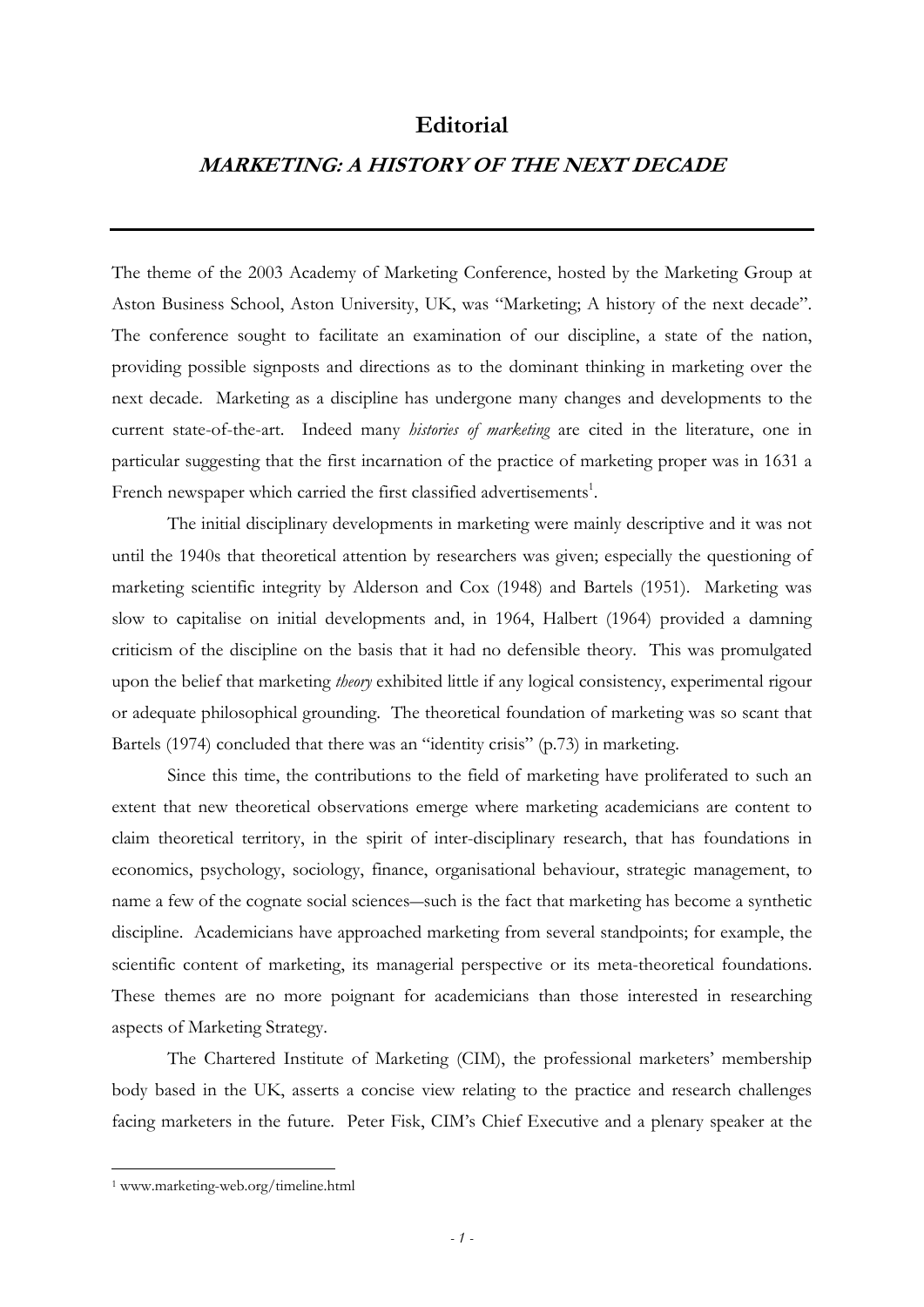2003 Academy of Marketing Conference stated that: "marketers must work through the detail of what they need do to work out how it impacts on the business"<sup>2</sup>. The ways in which this can be achieved are cited by Fisk and centre around marketers developing a wider perspective of their role within the organisation, and hence a broader *commercial* understanding. Commercial understanding means being able to demonstrate to shareholders, the CEO and board that marketing is delivering results that impact on the bottom line.

The CIM appear to support the viewpoint that marketers must "earn their place at the top"3 . In an article entitled "The only way is up", Marks and Spencer and Boots were cited as examples of companies where senior board level marketers had exited the businesses only to have their roles replaced by "non-board" positions. The CIM, citing Paul Donovan, Vodaphone CEO, are clear that both marketers and marketing have to justify themselves, possibly more so given the current global economic conditions.

PA Consulting recently sampled 150 senior marketers about their perceptions of their fellow marketers, and also marketing in general. Two reports were produced from the data gathered, once again highlighting challenges for the future. The first report entitled "How effectively does marketing drive business success?"<sup>4</sup>, concluded that most marketing practitioners focus on the traditional domain of "identifying customer's needs, achieving competitive differentiation and driving revenue and growth". While these appear to be highly laudable aims, criticism was levelled at marketers for letting the "pursuit of the short-term over the longer-term, and a lack of commercial discipline, adequate controls, and influence across the business". The report goes on to explain: "They [marketers] are good at creating value for customers, but poor at capturing the full value of this back to the business. They are good at starting projects, but less successful at managing them with focus and sustained effectiveness".

The second report, entitled "Unlocking the real value of marketing"<sup>5</sup>, underlined much of what is summarised above, but went on to develop a number of suggestions for organisations wishing to do as the title suggests. The broad conclusions stated: "marketing is the primary driver of business success, but that marketers are not in the driving seat". Further investigation of the data however pointed towards a lack of metric-driven marketing, and a general reluctance of marketers to escape the discipline and explore its impact on a wider strategic level. Marketers, it was found, are: "are comfortable on their own turf―doing what marketers have always done,

1

<sup>&</sup>lt;sup>2</sup> Marketing Business, July/August, (2003), p.99<br><sup>3</sup> Marketing Business, May, (2003), p.25<br><sup>4</sup> PA Consulting, "How effectively does marketing drive business success?" (2002).<br><sup>5</sup> PA Consulting, "Unlocking the real value o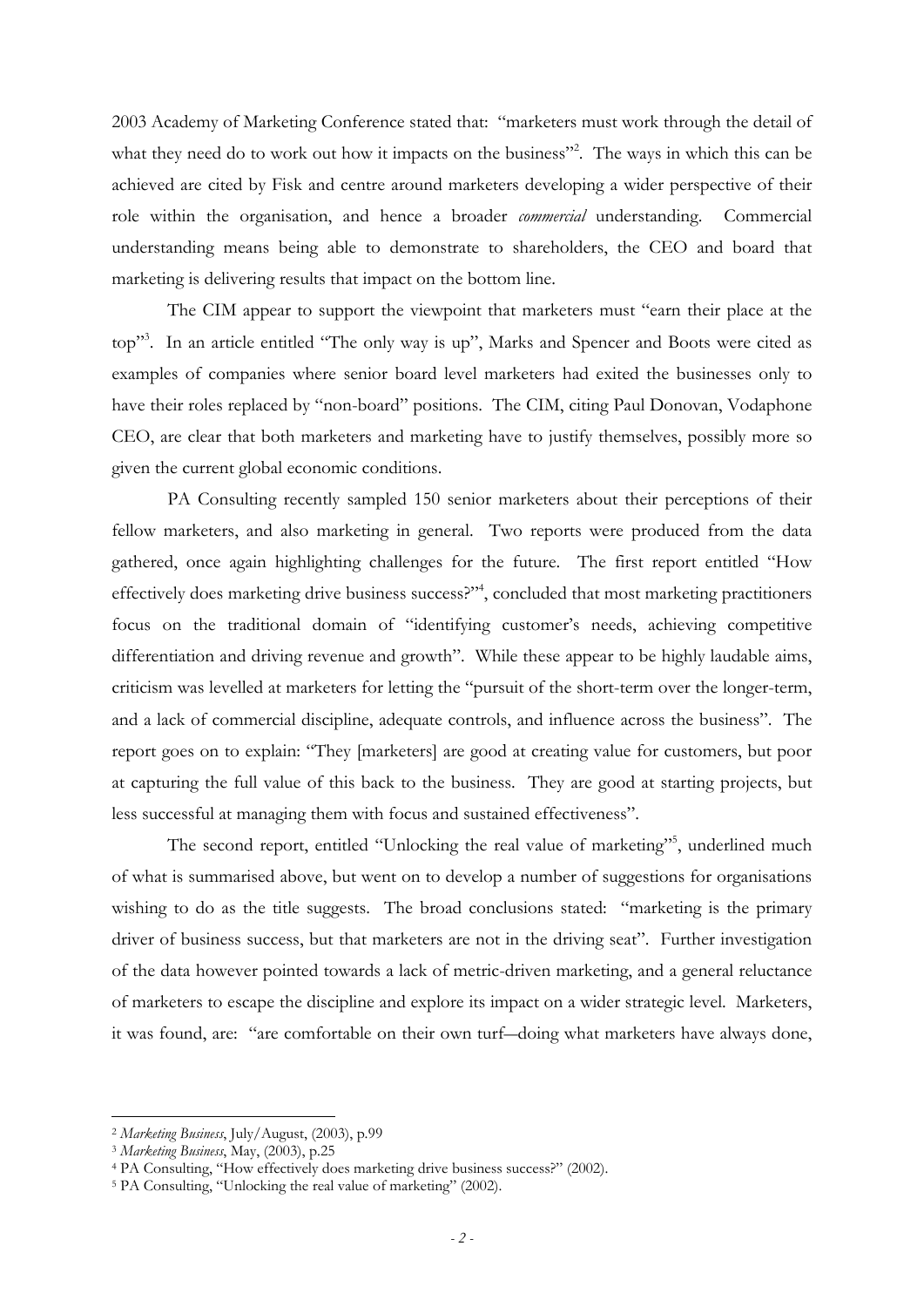within their functional boundary—however they are much less keen to embrace the complexities of business performance, or lead the strategic business agenda".

In essence, from the evidence presented, marketers appear to perform well in what would be termed their traditional domain; i.e. understand what customers want and give it to them. However, the findings suggest that as a functional part of a wider strategic agenda, a separation has occurred between the objectives of marketing as a functional role, and the organisation within a strategic context. Do marketers need to be more sympathetic to the commercial needs of the organisation, and now deliver possibly *some* of what the customer wants, in context? Or, do organisations need to understand more fully the value that marketing can deliver over the long-term; if so whose responsibility is it to ensure the message is delivered?

The striking similarities in the perspectives above appear to centre on the way in which marketing activities are measured within organisations. This, in turn, will have a significant impact on the degree to which marketers are included in the *strategic* decision making process of the business.

The development and implementation of new measurement techniques will allow marketers to demonstrate to shareholders exactly where, and how value is added through their activities. The effects of this demonstration could be widespread, not only emphasising the central nature of marketing to organisational profitability, but also providing an often much needed injection of commercial credibility which will in turn provide a platform for further investment.

The commercial credibility viewed as being vital, cannot be achieved on either a practitioner or academic level with a functional or discipline specific approach. A wider perspective is called for, both within the organisation and within the academic research community, if the new techniques are to be effective and have the credibility desired. The marketer in organisations must seek to develop closer linkages across functional groupings, and understand where impact can be made within the organisation. Academia can undoubtedly forge the solutions to these challenges through further development of interdisciplinary research, and also by incorporating perspectives that enhance, but also challenge existing thought.

By doing these, and taking up the challenges that clearly exist for the discipline, *the history of the next decade* will be something to reflect upon with anticipation.

This Special Issue, extracted from the Marketing Strategy track at the Conference, comprises a selection of articles taken from a number of different perspectives and contexts, reflecting the debate above. In the first paper, Ryals takes a customer relationship management perspective and incorporates the relationship marketing perspective of lifetime relationships with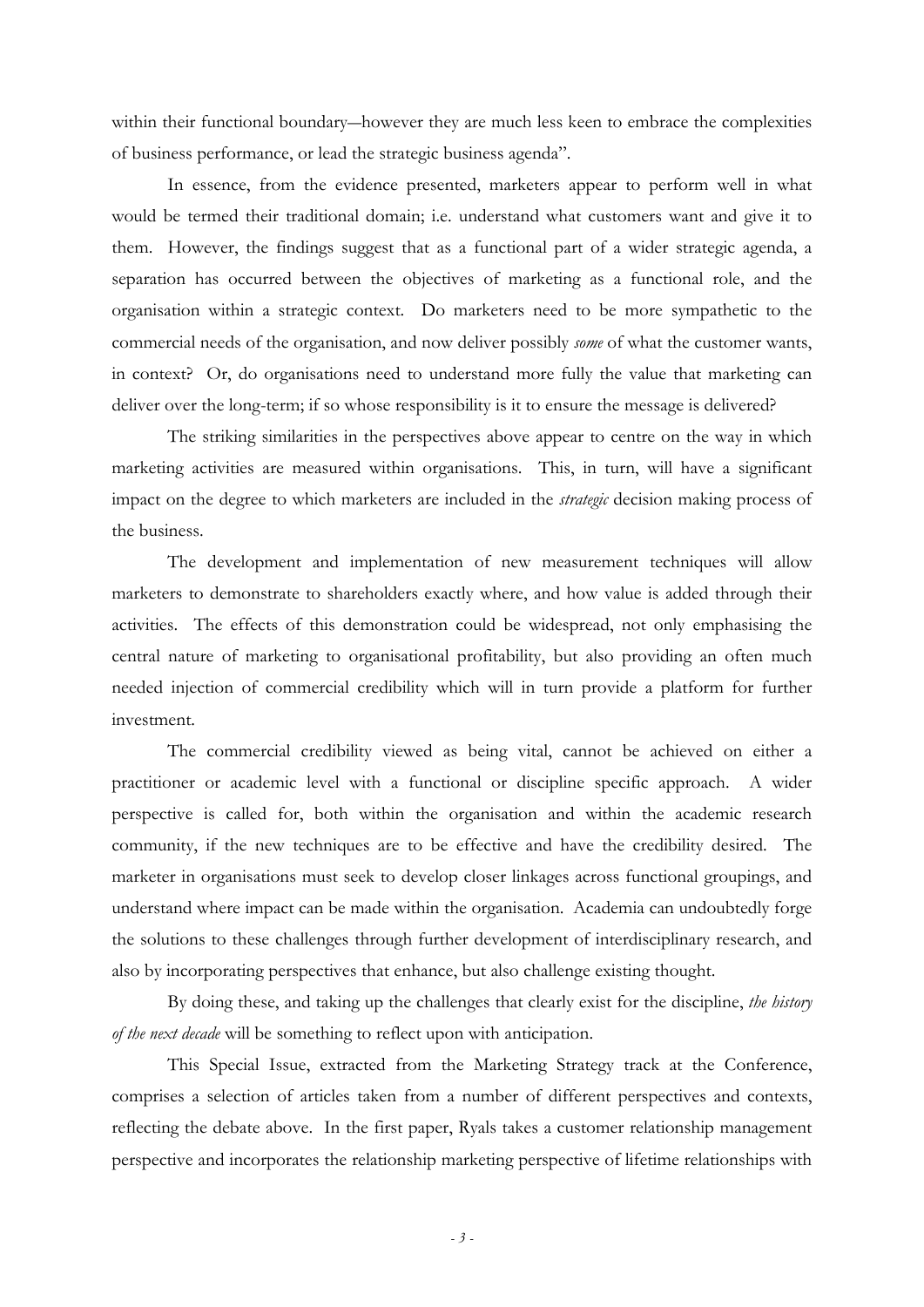customers being more profitable than short-term transaction-based relationships. Further research in this area has shown that some customers are significantly unprofitable, and indeed should be managed from the client base. On this basis, in order to maximise shareholder value, where do mangers take a draw the line between relationship marketing and a more commercial perspective? The suggested approach outlined within this paper, calls for managers to regard their customer base as an investment portfolio. The portfolio management model of risk and return is utilised in order to measure competing profiles of risk and return, providing signals to managers as to which relationship management tactics to employ.

The subject of the second paper is not new. However, the approach taken provides an interesting perspective and applies the metaphor of jazz improvisation to strategic marketing planning; building on Piercy and Morgan's (1994) marketing planning model. The idea of improvisation around a structural core is loosely applied by Dennis and Macauley to marketing planning models, and advocates "creativity, innovation and improvisation" in this context. It is argued that many of the planning models currently in use are too rigid and can not benefit from the three elements above. Two typologies of planners are cited: 'jazzers' and 'readers'. Here it is suggested here that jazzers will exhibit higher levels of creativity, flexibility and innovation, which will in turn produce improved organisational performance.

In the third paper, an exploratory study is utilised in order to develop a further understanding of the factors inhibiting new products adoption in a manufacturing context. The implications of the research for managers are that concentration should be levelled at involvement aspects as opposed to focussing on perceived risk reducing activities. A new marketing model is proposed by Deacon and Cole in order to guide primarily SMEs in the food ingredients industry. The model suggests a process that is designed to encourage customers to deepen their relationships with the supplier organisation throughout ingredient/product development. Word-of-mouth communication and its strategic implications are also considered.

In the fourth paper, the recent literature exploring the relationship between market orientation and business performance is further examined. Qu and Ennew argue that environmental factors could moderate the relationship between the constructs. Two Chinese industrial sectors are examined that are subject to distinctively different environmental impacts. The results suggest that market orientation has a positive impact on business performance despite the environmental factors highlighted. The study goes on to examine the moderating impact of environment in the market orientation―customer satisfaction relationship. The study finds that environment does indeed moderate this relationship. Further findings are reported regarding the degree of power in a distribution channel and also corporate social responsibility.